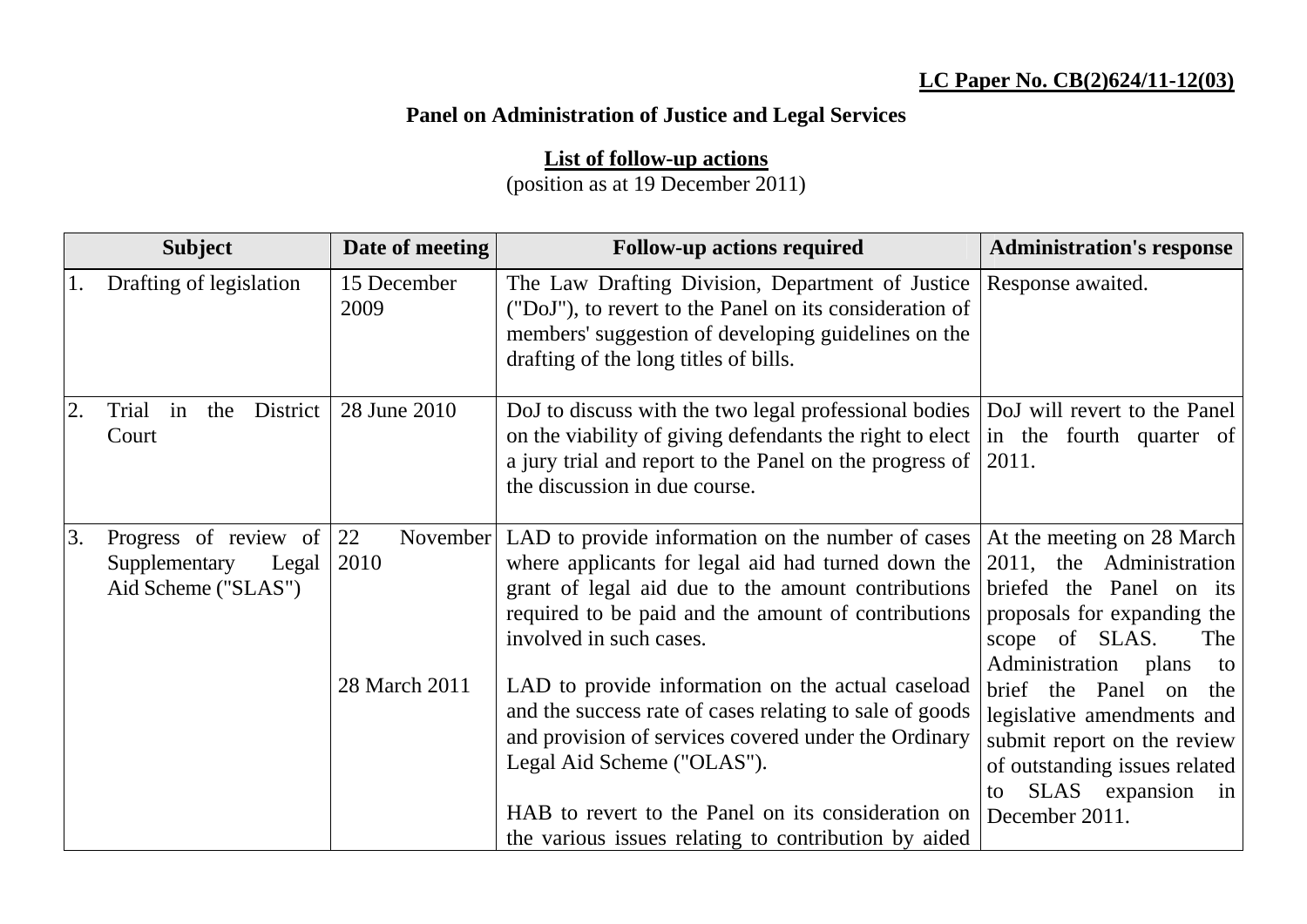|    | <b>Subject</b>                                          | Date of meeting  | <b>Follow-up actions required</b>                                                                                                                                                                                                                                                                                  | <b>Administration's response</b> |
|----|---------------------------------------------------------|------------------|--------------------------------------------------------------------------------------------------------------------------------------------------------------------------------------------------------------------------------------------------------------------------------------------------------------------|----------------------------------|
|    |                                                         |                  | persons raised by members.                                                                                                                                                                                                                                                                                         |                                  |
|    |                                                         |                  | HAB to provide a progress report in June 2011 on<br>the work of the Administration in taking forward the<br>legislative proposals for expansion of SLAS and the<br>proposal of including derivative claims under OLAS.                                                                                             |                                  |
| 4. | Implementation of Civil $ 21 $<br><b>Justice Reform</b> | December<br>2010 | The Judiciary Administration ("JA") to provide a $JA$ aims to provide the report<br>written report on the progress of implementation of<br>Civil Justice Reform.                                                                                                                                                   | in December 2011.                |
| 5. | Corporations  <br>Solicitor<br>Rules                    | 28 March 2011    | The Law Society to clarify as a matter of policy Response awaited.<br>whether a solicitor corporation would be allowed to<br>join a partnership.                                                                                                                                                                   |                                  |
| 6. | Development<br>of<br>mediation services                 | 19 April 2011    | DoJ to provide information on the success rate of DoJ will revert to the Panel<br>disputes cases which were resolved through in the fourth quarter of<br>mediation, in particular those relating to building $ 2011$ .<br>management, and on the waiting time required for<br>the provision of mediation services. |                                  |
|    | Legal Aid in Criminal<br><b>Cases Rules</b>             | 19 April 2011    | Criminal Procedure<br>Subject<br>the<br>to<br>Committee's views, HAB would submit the Legal<br>Aid in Criminal Cases (Amendment) Rules 2011 to<br>LegCo for positive vetting in May/June 2011.                                                                                                                     | Rules   Response awaited.        |
| 8. | Reciprocal recognition 23 May 2011                      |                  | DoJ to provide a timetable for the implementation of Response awaited.                                                                                                                                                                                                                                             |                                  |